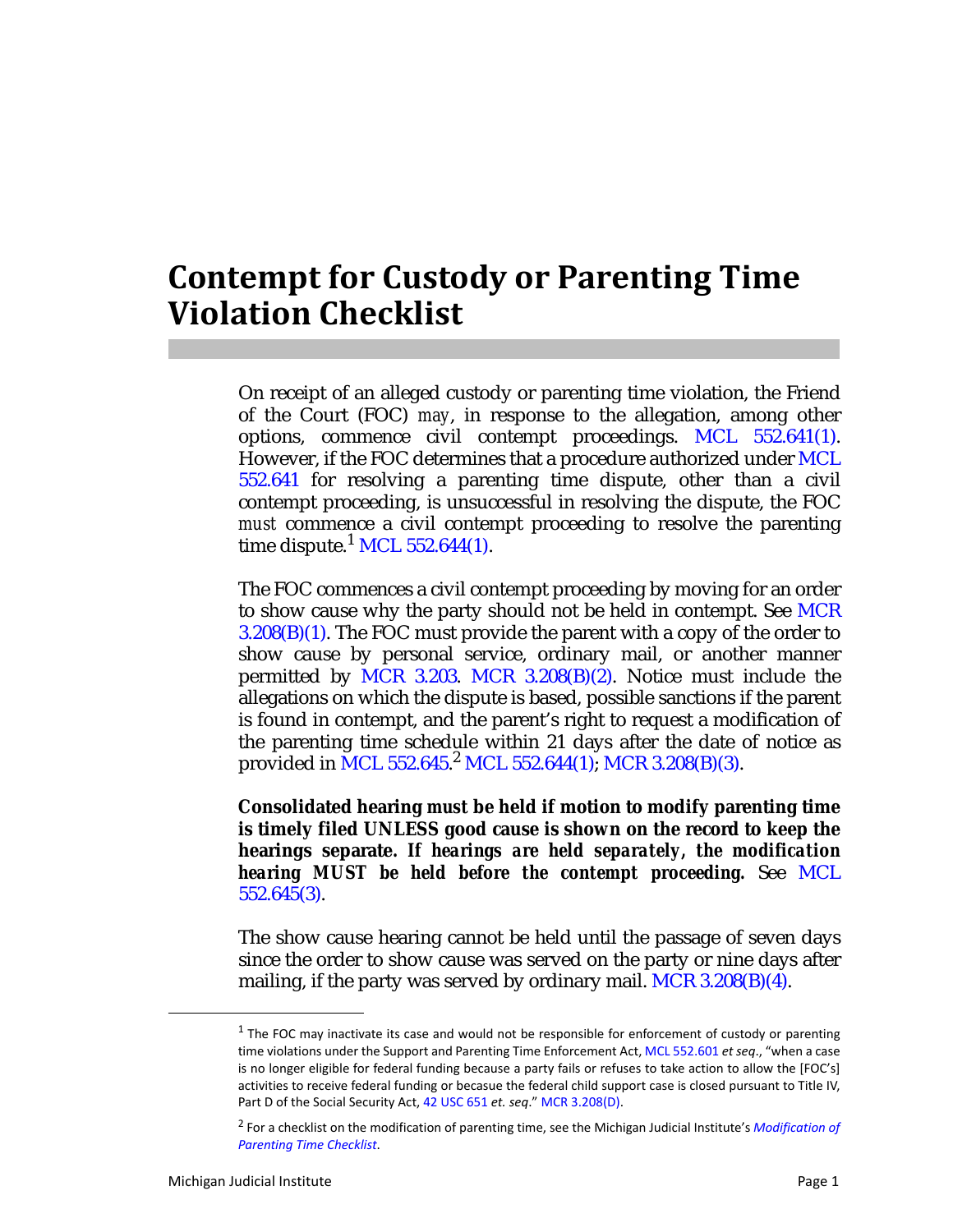The court may hold the show cause hearing without the FOC unless a party presents evidence that requires the court to receive further information from the FOC's records before making a decision. MCR  $3.208(B)(5)$ .

Procedures to follow during the show cause hearing:

- **Ensure proper notice has been provided. See MCL 552.644(1);** MCR 3.208(B)(2).
- $\Box$  If the parent FAILS to appear at the show cause hearing,
	- $\Box$ MAY issue a bench warrant<sup>3</sup> requiring that the parent be brought before the court without unnecessary delay to show cause why the parent should not be held in contempt. MCL 552.644(5); MCR 3.208(B)(5).
		- $\Box$  If a bench warrant is issued, MAY enter an order that a law enforcement agency render any vehicle owned by the parent temporarily inoperable, by booting or another similar method, subject to release on deposit of an appropriate bond. MCL 552.644(9).
	- Unless good cause is shown on the record, MUST order parent to parent to pay costs of the hearing, the issuance of the bench warrant, the arrest, and any later hearings. Costs ordered constitute a judgment at the time the order is entered. MCL 552.644(7).
- If the parent APPEARS, determine whether either parent violated the parenting time order without good cause.<sup>4</sup>
	- $\Box$  If YES, find that parent in contempt, AND consider doing one or more of the following:
		- $\Box$  require additional terms and conditions consistent with the court's parenting time order. MCL 552.644(2)(a).
		- $\Box$  modify the parenting time order to meet the best interests of the child (if modification of parenting time was requested, and notice provided to both parties and a hearing held). MCL  $552.644(2)(b)$ . See

<sup>3</sup> If the parent is arrested under the bench warrant, the court MUST *immediately* hold a hearing on the merits of the bench warrant. See MCL 552.644(5) (within 48 hours). If a hearing CANNOT be held immediately after the parent's arrest, the parent *may* be released if a bond in the amount of fines, costs, and sanctions imposed under MCL 552.644 and any additional amount determined necessary to secure the parent's appearance is deposited with the court. MCL 552.644(5).

 $4\degree$ For the purpose of [MCL 552.644(2)], 'good cause' includes, but is not limited to, consideration of the safety of a child or party who is governed by the parenting time order." MCL 552.644(3).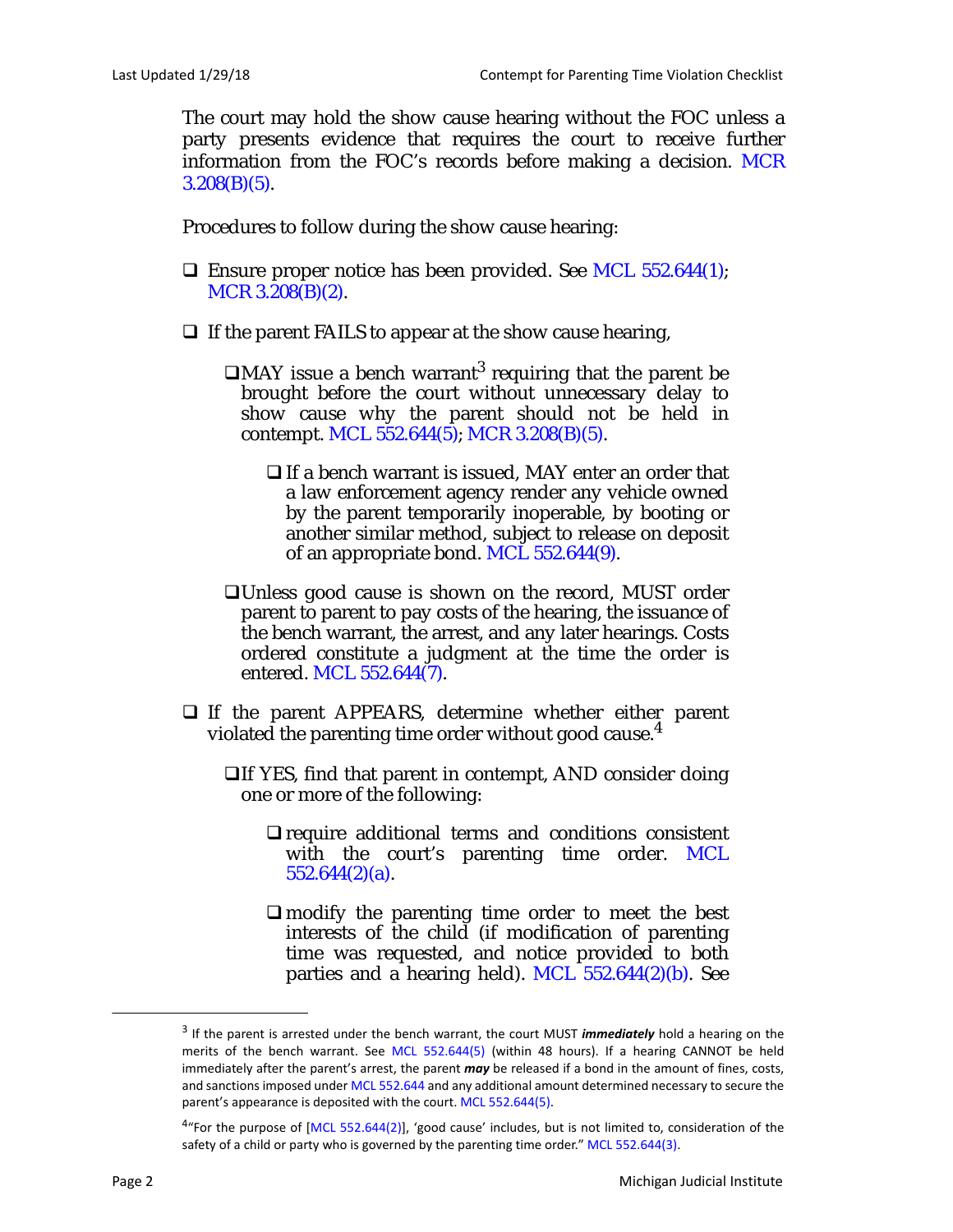*Shade v Wright*, 291 Mich App 17, 28 (2010) (expansive definition of proper cause/change of circumstances appropriate for determinations regarding parenting time when a modification does not alter established custodial environment).

- $\Box$  order that makeup parenting time be provided for the wrongfully denied parent to take the place of wrongfully denied parenting time. MCL 552.644(2)(c).
- $\Box$  order the parent to pay a fine of not more than \$100. MCL 552.644(2)(d). A fine ordered constitutes a judgment at the time the order is entered. MCL 552.644(7).
- $\Box$  commit the parent to the county jail or an alternative to jail. MCL 552.644(2)(e).
- $\Box$  commit the parent to the county jail or an alternative to jail *with* the privilege of leaving the jail or other place of detention during the hours the court determines necessary, and under the supervision the court considers necessary, for the purpose of allowing the parent to go to and return from his/her place of employment. MCL 552.644(2)(f).
- $\Box$  condition a suspension of license for a parent's occupational license, driver's license, recreational, and/or sporting license on noncompliance with an order for makeup and ongoing parenting time. MCL  $552.644(2)(g)$ .
- $\Box$  order the parent to participate in community corrections program established as provided in the Community Corrections Act, MCL 791.401 *et seq.*, if available. MCL 552.644(2)(h).
- $\Box$  place the parent under the supervision of the office for a term fixed by the court with reasonable conditions, including one or more of the following:
	- $\Box$  participation in a parenting program.
	- □ participation in drug or alcohol counseling.
	- □ participation in a work program.
	- $\Box$  seeking employment.
	- $\Box$  participation in other counseling.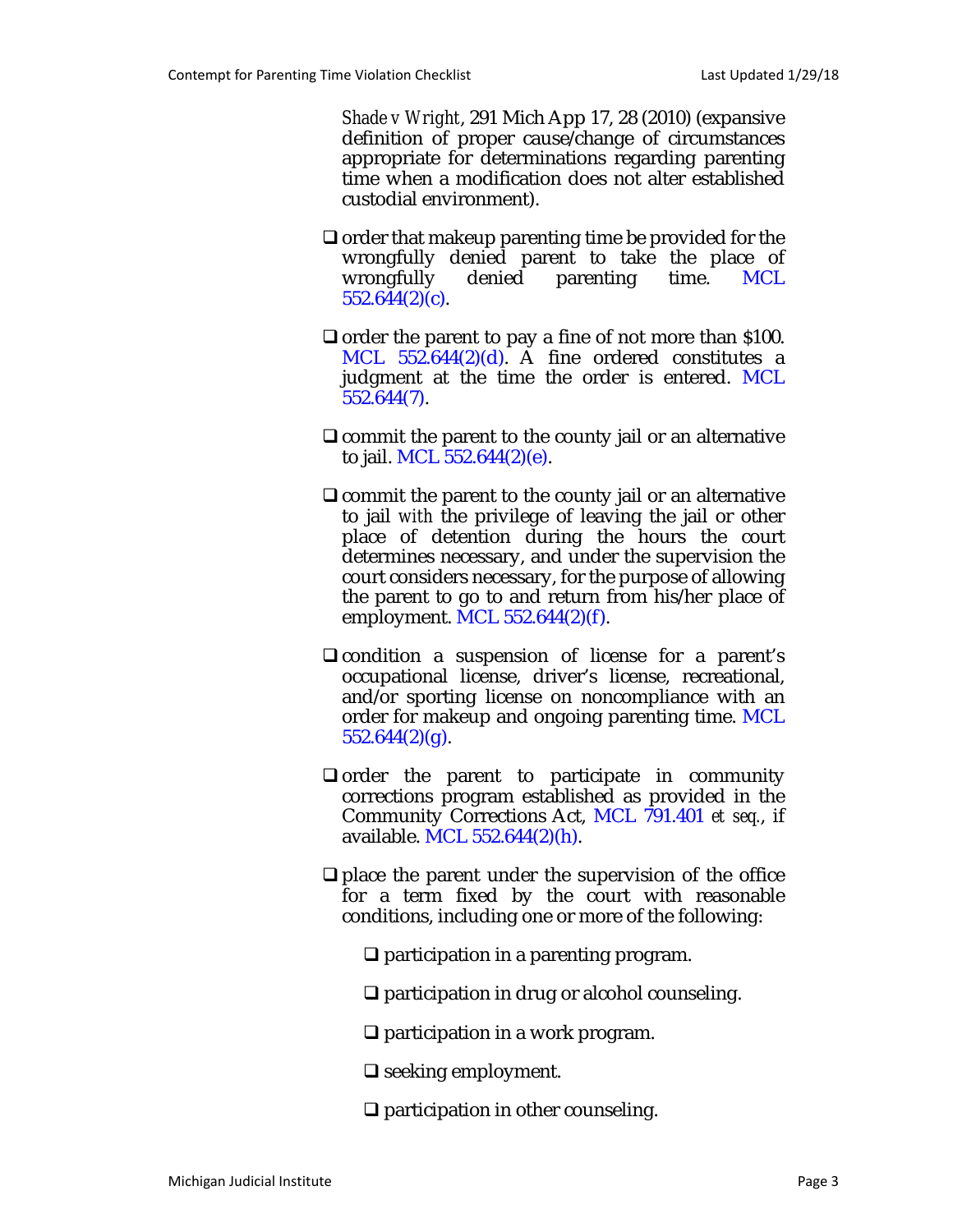- $\Box$  continuing compliance with a current support or parenting time order.
- $\Box$  entering into and compliance with an arrearage payment plan.
- $\Box$  facilitating makeup parenting time. MCL 552.644(2)(i).
- If parent is found in contempt and NO sanctions under MCL 552.644(2) are issued, state on the record the reason why. MCL 552.644(3).
- $\Box$  If there is a finding of a party to a parenting time dispute acting in bad faith,
	- MUST order a sanction of not more than \$250 for the first offense and not more than \$500 for the second, and not more than \$1,000 for the third or subsequent offenses. MCL 552.644(6). A sanction ordered constitutes a judgment at the time the order is entered. MCL 552.644(7).
	- **CONUST** order the party to pay the other party's costs. MCL 552.644(8).

**Duration of Commitment under Commitment Order.** A commitment MUST not exceed 45 days for the first finding of contempt or 90 days for each subsequent finding of contempt. MCL 552.644(4).

The committed parent must be released if there is reasonable cause to believe that the parent will comply with the parenting time order. MCL 552.644(4).

**Violation of Commitment Order.** If the custodial parent is committed to jail or an alternative to jail *with privileges of release* under conditions set out under MCL  $552.644(2)(f)$  and the parent

- $\Box$  violates those conditions, the court MUST commit the custodial parent to the county jail without the privileges for the balance of the period of the commitment imposed by the court. See MCL 552.646(1).
- $\Box$  fails to return to the place of confinement within the time prescribed, the custodial parent MUST be considered to have escaped from custody and MUST be found guilty of a misdemeanor, punishable by imprisonment for not more than one year. See MCL 552.646(2).

**Suspension of License.** If the parent fails to comply with the makeup and ongoing parenting time schedule, find the parent in contempt and,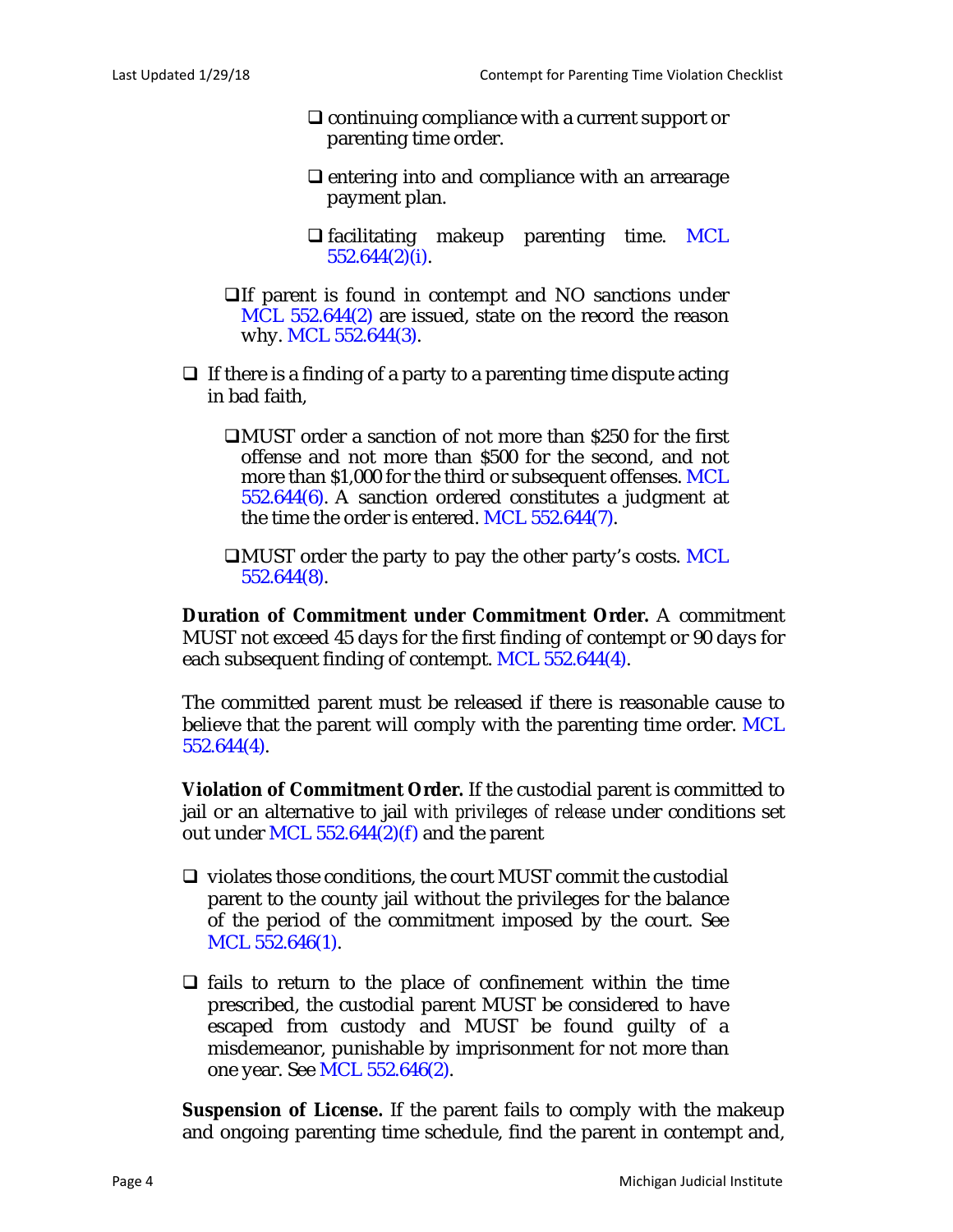after notice and an opportunity for a hearing, MAY suspend any of the parent's licenses with respect to which the order under MCL  $552.644(2)(g)$  was entered and proceed under MCL  $552.630$ . MCL 552.645(1).

On entry of a license suspension order, MAY order a makeup parenting time schedule if the parent demonstrates a good faith effort to comply with the parenting time order. If the court orders a makeup parenting time schedule, enter an order rescinding the suspension order that is effective as provided in MCL 338.3434 or MCL 324.43559. MCL  $552.645(2)(a)$ .

For court forms related to domestic relations actions, see the One Court of Justice website.

For additional domestic relations resources, see the Friend of the Court Bureau website.